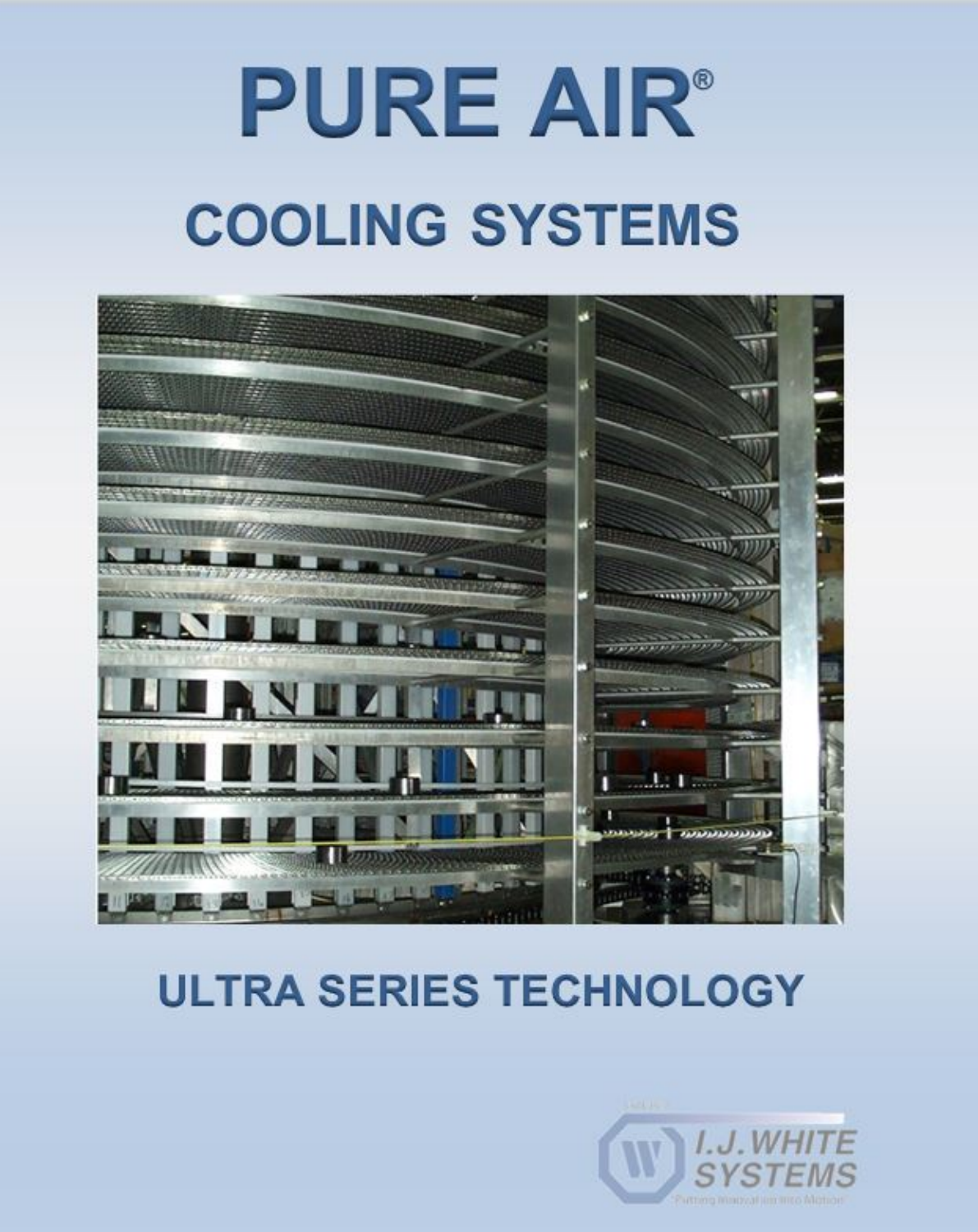`





#### **I.J. WHITE SYSTEMS 20 Executive Boulevard, Farmingdale, NY 11735 Telephone: (631)293-2211 Fax: (631)293-3788 E-mail: sales@ijwhite.com www.ijwhite.com**

#### **Fail Safe System (FSS)**

- **Continuous Belt Monitoring**
- **Protects Belt At Every Level**
- **Increases Belt Life**
- **Lower Maintenance Cost**



## **ULTRA SERIES COOLING SYSTEMS**

### **AMBIENT AND REFRIGERATED**



#### **Modular Expandable Cage**

- **Future Flexibility**
- **Add Up To 35% Capacity**
- **Increase Dwell Time**
- **Long Term Value**

![](_page_1_Picture_44.jpeg)

![](_page_1_Picture_45.jpeg)

#### **Environmental Control**

- **Stainless Finish Enclosures**
- **Ambient or Refrigerated Cooling**
- **Freon, Glycol, Ammonia**
- **Air Flow Baffling**

![](_page_1_Picture_37.jpeg)

#### **Track and Cage Wear Strip**

- **Low Friction Co-Efficient**
- **Not Brittle Or Rough**
- **Zero Regrind Polyethylene**

#### **Cleaning Systems**

- **Typhoon Belt Washer**
- **Power Wash 2000**
- **Automated Cage Cleaning**
- **Total Cleaning System (TCS)**

![](_page_1_Picture_80.jpeg)

![](_page_1_Picture_81.jpeg)

![](_page_1_Picture_82.jpeg)

![](_page_1_Picture_83.jpeg)

#### **Dual Main Drive And Reducer**

- **Floor Mounted For Easy Access**
- **Superior Hygienic Design**
- **Direct Center Drive Available**
- **Dual Drive Option**

![](_page_1_Picture_9.jpeg)

#### **Ultra Wide Frame Design**

- **Heavy Duty Robust Construction**
- **Solid Stainless Bar Support**
- **Open Sanitary Design**
- **Up to 60" Wide Belts**

#### **Direct Drive Take Up**

- **Lower Maintenance Costs**
- **No Chains, Sprockets, Oils**
- **Easy To Clean**
- **Bearings: Easy Access**

#### **Broad Range Of Belts**

- **Cambridge**
- **Ashworth**
- **Intralox**
- **Habasit**

![](_page_1_Picture_31.jpeg)

#### **Track Glide Z-6000**

- **Lowers Belt Tension**
- **Dramatically Reduces Friction**
- **Six (6) Multi-Point Application**
- **Eliminates Contamination**

#### **Adjustable Drive Cage®**

- **Longer Drive Chain Life**
- **Lower Maintenance Cost**
- **No Welding Or Drilling Required**

![](_page_1_Picture_46.jpeg)

![](_page_1_Picture_47.jpeg)

![](_page_1_Picture_48.jpeg)

![](_page_1_Picture_49.jpeg)

#### **Precision LUB Package**

- **Increases Drive Chain Life**
- **Reduces Oil Consumption**
- **Fully Automatic Application**

![](_page_1_Picture_50.jpeg)

- **Multi Year Belt Warranty**
- **Less Belt Tension and Drag**

#### **Automatic Belt Tensioning® (ABT)**